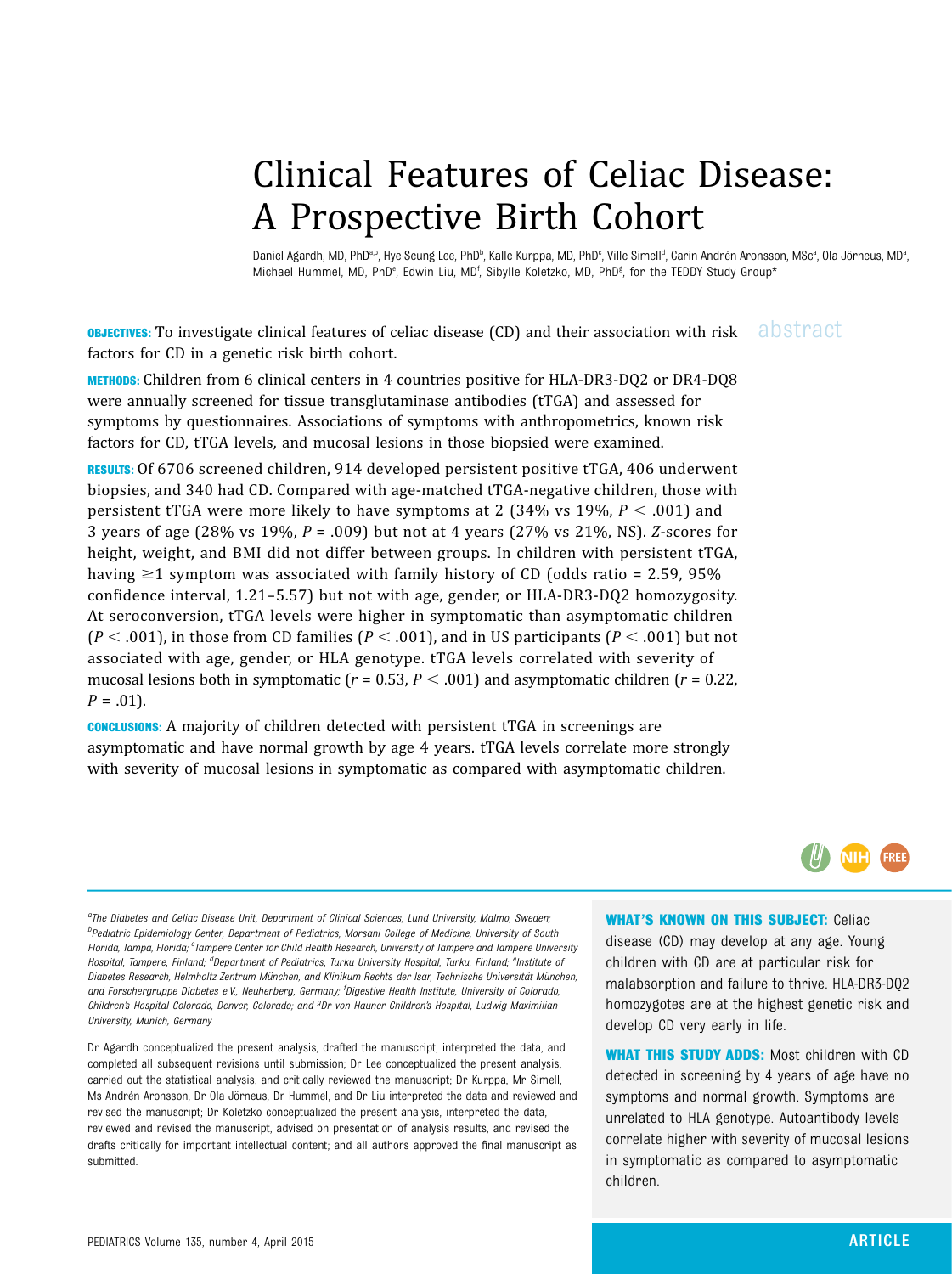The clinical spectrum of celiac disease (CD) ranges from almost no signs or symptoms to clearly symptomatic forms with severe malabsorption syndrome.<sup>1</sup> The presentation of CD is age dependent: Signs and symptoms of malabsorption such as chronic diarrhea, failure to thrive, abdominal distention, and nutritional deficiencies including iron deficiency anemia are more prevalent in younger children. In older children the clinical picture is often not specific, with abdominal pain or extraintestinal manifestations, growth retardation, isolated anemia, and behavioral symptoms.2–<sup>4</sup> Because the clinical features of CD may not always be evident, a substantial proportion of patients will not be identified through symptom-based case finding.5,6

The cornerstones of CD diagnosis include presence of clinical signs and symptoms, seropositivity for endomysial or tissue transglutaminase autoantibodies (tTGA), carrying any of the HLA risk haplotypes DR3-DQ2 or DR4-DQ8, and showing typical histologic features in intestinal biopsies, characterized by villous atrophy and crypt hyperplasia with elevated intraepithelial lymphocytes.1,7 None of these 4 criteria by itself is sufficient to prove diagnosis. The relationship between clinical expression, HLA, tTGA levels, and histology in symptomatic and asymptomatic patients with CD detected by screening remains elusive.

The Environmental Determinants of Diabetes in the Young (TEDDY) is a multicenter observational cohort study with the aim to identify environmental factors associated with type 1 diabetes and CD in children at HLA risk followed from birth.8 All participants are screened with serial measurement for autoantibodies associated with these 2 disorders and by questionnaires for clinical symptoms suggestive of CD, allowing assessment of clinical symptoms in an unbiased fashion.

Recently, TEDDY study demonstrated that the risk of developing persistent tTGA, or so-called CD autoimmunity (CDA), by 5 years of the age was influenced by HLA risk genotypes, gender, family history of CD, and country.9 The aim of the current study was to assess symptoms in children who developed CDA and CD in comparison with age-matched tTGA-negative children and to examine the associations with anthropometric measures, tTGA levels, intestinal biopsies, and identified risk factors for CD.

# **METHODS**

# **Population**

Participants in TEDDY are followed from birth until the age of 15 years at 1 of 6 clinical research centers located in Colorado, Georgia, and Washington in the United States and in Finland, Germany, and Sweden.8 Between September 2004 and February 2010, 424 788 newborns were screened, of whom 21 589 infants had 1 of 9 HLA genotypes ([Supplemental Table 5\)](http://pediatrics.aappublications.org/lookup/suppl/doi:10.1542/peds.2014-3675/-/DCSupplemental). Written confirmed consent for enrollment was obtained in 8676 eligible children10 [\(Supplemental Table 6](http://pediatrics.aappublications.org/lookup/suppl/doi:10.1542/peds.2014-3675/-/DCSupplemental)). The study was approved by local ethical institutional review boards and is monitored by an external advisory board formed by the National Institutes of Health.

# Follow-up Procedures of Anthropometric Measures

All clinical research centers follow the same study protocol. Follow-up visits are scheduled every 3 months until the age of 4 years and every 6 months thereafter, with extensive collection of clinical data including anthropometric measures of growth (height, weight, and BMI). $11$  A separate questionnaire specifically evaluates children for symptoms and clinical signs related to CD, including abdominal discomfort, anemia, chronic constipation, dental enamel defects, fatigue, frequent loose

stools, irritability, neurologic symptoms, vomiting, any form of skin irritation, and poor growth reported by the parent. This questionnaire is obtained through interviews by medical staff every 6 months until the age of 2 years, annually hereafter. Symptom questionnaires at 2, 3, and 4 years of age were applied when neither the caregivers nor the study team members were aware of tTGA results.

## Screening for CD

Annual screening for CD with tTGA starts at 2 years of age, as previously described.9 In short, children tested positive for tTGA at the ages of 2 or 3 years are retested after 3 months and after 6 months if initially positive at 4 years or older. Children who were positive at 2 years of age had all previous serum samples tested with tTGA to find the first time point of antibody positivity (seroconversion). Children who were tTGA positive in 2 consecutive samples were defined as having persistent tTGA and considered to have CDA. Guardians of children with a positive test result of tTGA were informed, and if the result was confirmed on the next sample the guardians were advised to consult a pediatric gastroenterologist at the local hospital for additional evaluation of CD.

## tTGA Measurements

Levels of tTGA were measured in 2 laboratories as described.12 Serum samples from the US participants were screened for IgA-tTG at the Barbara Davis Center for Childhood Diabetes at the University of Colorado in Denver (cutoff for normal  $< 0.05$ relative units). Serum samples from European participants were assayed at the University of Bristol in Bristol for both IgA-tTG and IgG-tTG (cutoff for normal  $<$  1.3 relative units). All samples with IgA-tTG levels  $\geq 0.01$  U assessed in Denver were sent for reanalysis to Bristol, which was used as the reference laboratory.13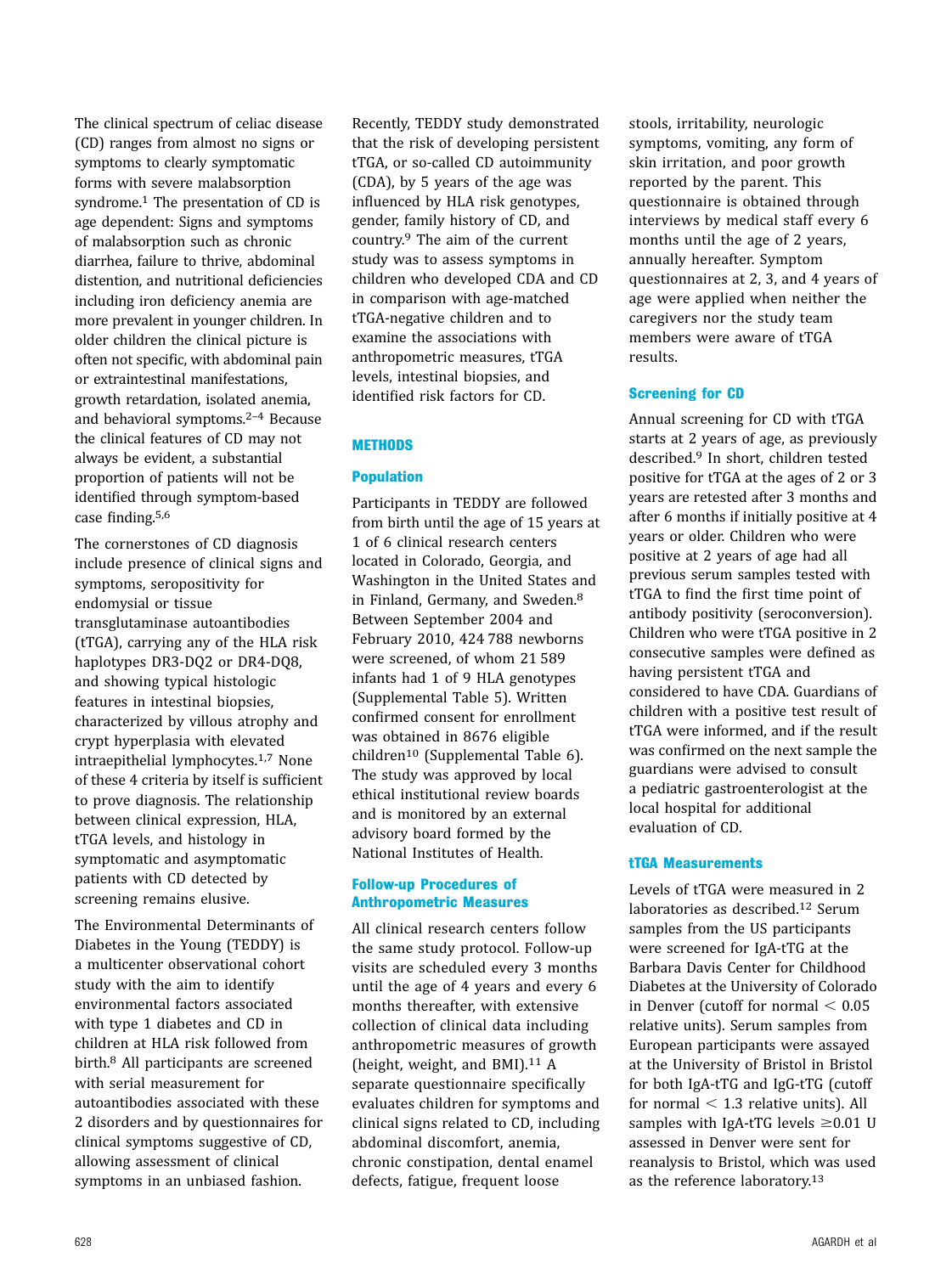# Diagnosis of CD

In children investigated for CD, it was recommended to take  $\geq 6$  biopsies from different parts of the duodenum, including the bulb. All histologic specimens were scored by the local pathologist according to the Marsh classification modified by Oberhuber14: normal mucosa (Marsh 0); elevated intraepithelial lymphocyte (IEL) count (ie,  $>25$  IEL/100 enterocytes) only (Marsh 1); elevated IELs, crypt hyperplasia, and normal villous structure (Marsh 2); mild villous flattening (partial villous atrophy), elevated IELs, and crypt hyperplasia (Marsh 3a); marked villous flattening (subtotal villous atrophy), elevated IELs, and crypt hyperplasia (Marsh 3b); flat mucosa (total villous atrophy), elevated IELs, and crypt hyperplasia (Marsh 3c). Marsh score  $\geq$  was defined as biopsy-proven CD.1

#### Statistical Analysis

We first examined whether children with CDA reported more symptoms at initial tTGA positivity than children negative for tTGA by the same age. Symptom questionnaires at 2, 3, and 4 years of age were applied when neither the caregivers nor the study team members were aware of tTGA results. A conditional logistic regression model was used for the comparison with condition on the clinical site where the data were collected. In addition, we examined the association between reporting  $\geq$ 1 symptom and risk factors for CD by using a logistic regression model. To examine the change in symptoms during the disease process, we compared symptoms reported at the initial tTGA-positive test with those reported 12 months before and with those reported at the time of persistent tTGA positivity in children with CDA. Paired  $t$  test was used for z-scores of growth measurements, and McNemar's test was used for indicating each of the symptoms. We then examined the association between tTGA level at the initial tTGA positivity and symptoms, including risk factors for CD, by using a general linear model. We analyzed correlations between tTGA level and Marsh score by using the Spearman rank correlation. When studying growth, we analyzed z-scores for weight, height, and BMI obtained according to the Centers for Disease Control and Prevention child growth standard charts after adjusting for clinical center ([http://www.cdc.gov/](http://www.cdc.gov/nccdphp/dnpao/growthcharts/resources/sas.htm) [nccdphp/dnpao/growthcharts/](http://www.cdc.gov/nccdphp/dnpao/growthcharts/resources/sas.htm) [resources/sas.htm](http://www.cdc.gov/nccdphp/dnpao/growthcharts/resources/sas.htm)). We performed all statistical analyses by using SAS version 9.3 (SAS Institute, Inc, Cary, NC), and 2-sided  $P < .05$  was considered to represent a statistical significance.

## RESULTS

#### Outcome of Screening

As of July 31, 2014, 6706 children were screened for tTGA, 914 were defined as having CDA, duodenal biopsies were performed in 406, and 340 were confirmed to have CD. At time of analysis, 458/914 (50.0%) children with CDA had completed the questionnaire at initial tTGA positivity. Of them, 115 (25%) developed CDA by 2 years of age, 142 (31%) by 3 years, 131 (29%) by 4 years, and 70 (15%) when  $>4$  years old.

# Clinical Symptoms and Anthropometric Measures on Growth

Reporting a symptom was more prevalent in younger children with CDA, except for abdominal discomfort that increased with age (Table 1). After conditioning on clinical center, the proportion of children with CDA reporting  $\geq 1$  symptom was higher than in tTGA-negative children by 2 years of age. Of note, 66% of the 2 year-old children and 73% by the age of 4 years did not report any symptom of initial positive testing. Children with CDA had a higher frequency of constipation by 2 years of age, and by 3 years of age abdominal discomfort was more

prevalent than constipation in the tTGA-negative children. Poor growth was commonly reported by parents of children with CDA at the ages of 2 and 3 years but not at 4 years of age. However, anthropometric measures of growth were not substantiated by at any of the 3 different time points.

## Clinical Symptoms and Risk Factors for CD

Having  $\geq 1$  symptoms at the time of initial tTGA positivity was associated with having a first-degree relative (FDR) with CD and living in the United States (Table 2). In contrast, age, gender, or carrying a high-risk HLA genotype showed no association to being symptomatic, either in children with CDA or in those with biopsy-proven CD.

# Change in Clinical Parameters Over Time

A total of 205 children with CDA had completed the symptom questionnaire at 12 months before seroconversion, at initial tTGA positivity, and at the time of CDA (Table 3). There was no change in growth parameters or reported symptoms at 12 months before as compared with at seroconversion. Reporting  $\geq 1$  symptoms, abdominal discomfort, and frequent loose stools were more commonly reported by the caregivers at the time of CDA when the parents were aware of their child being positive for tTGA compared with initial tTGA positivity.

## Levels of tTGA in Relation to Mucosal Lesions (Marsh Score)

Of the 458 children with CDA who had completed symptom questionnaires at seroconversion, 180 underwent intestinal biopsies. The biopsy was inconclusive in 1 child with a tTGA level of 46.6 U. Median levels of tTGA among the remaining 179 children were lower in children with Marsh score 0 to 1 ( $n =$ 24) at median 27.3 (range 1.8–96.0) units, compared with those with Marsh score 2 ( $n = 8$ ) at median 84.0 (range 53.5–186.8) units  $(P = .003)$ ,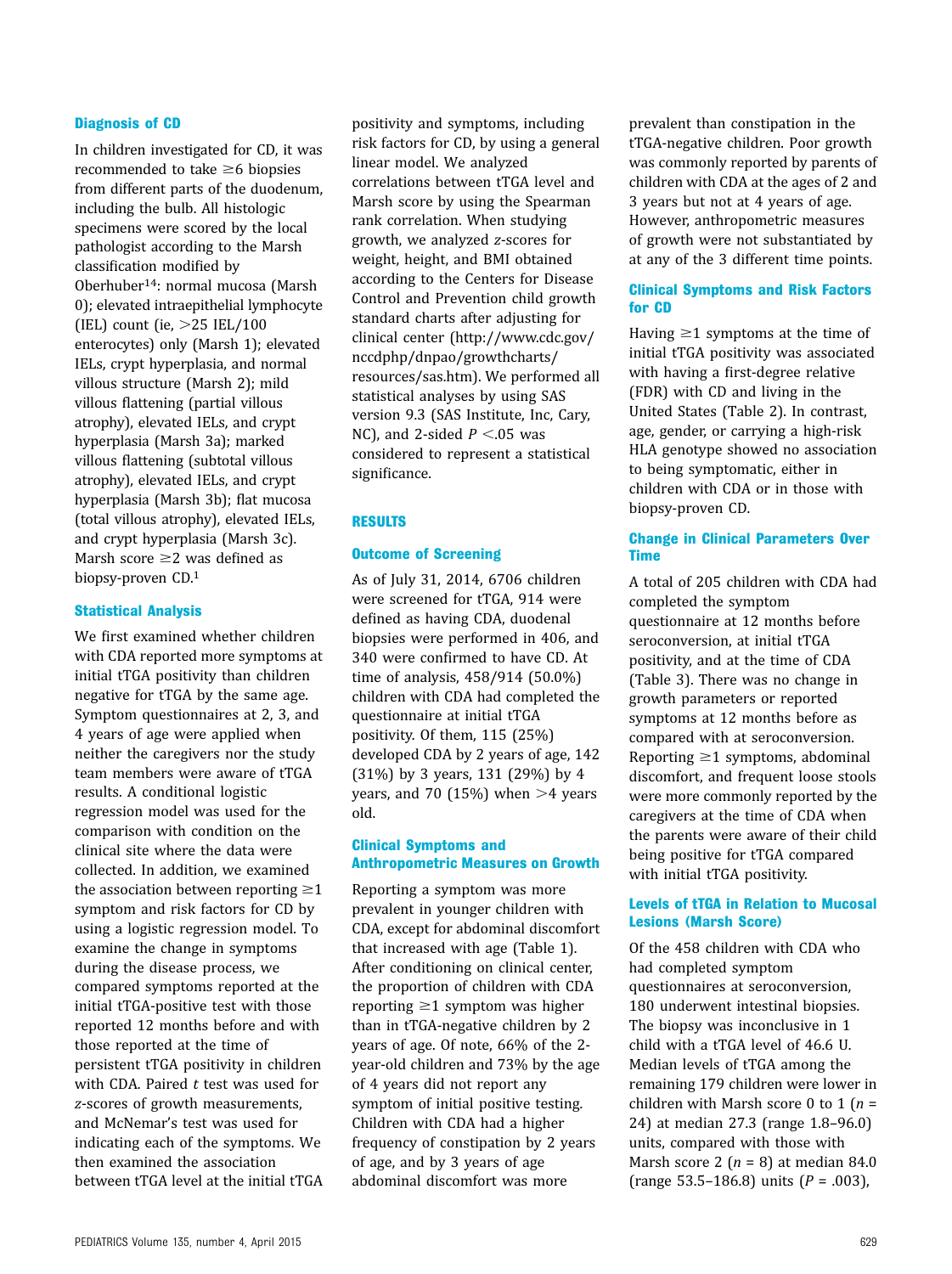Marsh score 3a  $(n = 43)$  at median 73.3 (range 6.7–234.1) units ( $P <$ .001), Marsh score 3b  $(n = 64)$  at median 82.1 (range 1.7 –200.7) units  $(P < .001)$ , and Marsh score 3c (*n* = 40) at median 80.9 (range 3.2 –208.2) units ( $P < .001$ ), respectively (Fig 1). Levels of tTGA increased with severity of lesions as indicated by Marsh scores, in both symptomatic  $(r = 0.53, P < .001)$  and asymptomatic children  $(r = 0.22, P = .01)$ .

### Factors Associated With Increased Levels of tTGA

At time of initial tTGA positivity, levels were higher in the presence of  $\geq$ 1 symptoms, among the US participants and those with an FDR with CD, in children with CDA or CD (Table 4). No such association was noted for age, gender, or HLA genotype. Children with CDA and CD below the 10th percentile for weight, height, and BMI tended to have higher tTGA levels at initial testing, although this difference reached signi ficance for z-score in weight and height only at the time of persistent tTGA positivity  $(P = .012)$ and  $P = .033$ , respectively) (data not shown). In addition, at time of tTGA persistency, levels were higher in children with CDA carrying 2 copies of HLA-DR3-DQ2 (median 37.7 U) as compared with those with 1 copy of HLA-DR3-DQ2 (median 26.2 U)  $(P =$ .01) and other HLA genotypes (median 11.7 U)  $(P = .003)$ .

# **DISCUSSION**

This prospective multicenter study with annual screening for CD allowed an unbiased assessment of symptoms and anthropometric measures in children close to seroconversion and in age-matched children without CDspecific autoantibodies. One third of 2-year-old children were reported by the caregivers to have  $\geq 1$  symptoms to be associated with CD, compared with 19% in the control group. This difference decreased by 3 years of age and became insigni ficant by 4 years of age. The proportion of children with

| ABLE 1 Clinical Presentation at Time of Seroconversion in Children Persistently Positive for tTGA in 2 Consecutive Samples (i.e., CDA) Compared With Children Negative for tTGA (No CDA) |                                             |                             |                  |               |                                             |                          |                  |               |                                          |                                    |                  |               |
|------------------------------------------------------------------------------------------------------------------------------------------------------------------------------------------|---------------------------------------------|-----------------------------|------------------|---------------|---------------------------------------------|--------------------------|------------------|---------------|------------------------------------------|------------------------------------|------------------|---------------|
|                                                                                                                                                                                          |                                             | By 2 y of Age               |                  |               |                                             | 3 y of Age<br>Βy         |                  |               |                                          | 4 y of Age<br>කි                   |                  |               |
|                                                                                                                                                                                          | 115<br>$\label{eq:1} \mathsf{II}$<br>CDA, n | No CDA, $n = 1932$          | $\Im$            | ō<br>95%      | 142<br>$\label{eq:1} \mathsf{II}$<br>CDA, n | 2794<br>$n =$<br>No CDA, | $\approx$        | ਠ<br>95%      | خ.<br>$\sf II$<br>$\overline{c}$<br>CDA, | 3355<br>$\sf II$<br>n<br>CDA,<br>ş | $\in$            | 95% CI        |
| Growtd, mean z-score (SD)                                                                                                                                                                |                                             |                             |                  |               |                                             |                          |                  |               |                                          |                                    |                  |               |
| ≸                                                                                                                                                                                        | 0.5(1.1)                                    |                             | $\frac{5}{1}$    | $0.94 - 1.41$ | 0.4(0.9)                                    | 0.5(1.0)                 | 0.93             | $0.77 - 1.12$ | 0.4(1.0)                                 | 0.5(0.9)                           | 0.98             | $0.80 - 1.19$ |
| Height                                                                                                                                                                                   | 0.4(0.8)                                    | $0.2(1.0)$<br>0.4 $(0.9)^a$ | 03               | $0.82 - 1.29$ | (1.0)<br>0.4                                | 0.4(0.9)                 | 0.95             | $0.79 - 1.15$ | 0.6(1.0)                                 | 0.5(1.0)                           | $\overline{5}$   | $0.87 - 1.26$ |
| IMB                                                                                                                                                                                      | $(1.1)^{b}$<br>$\tilde{c}$ 0                | $0.1(1.0)^c$                | $\approx$        | $0.88 - 1.43$ | (0.8)<br>0.2                                | 0.2(1.0)                 | 0.98             | $0.82 - 1.17$ | (1.0)<br>0.2                             | $\frac{1}{2}$<br>0.2               | 0.97             | $0.82 - 1.16$ |
| Growth <10th percentile, %                                                                                                                                                               |                                             |                             |                  |               |                                             |                          |                  |               |                                          |                                    |                  |               |
| ₹                                                                                                                                                                                        |                                             |                             | 8                | $0.41 - 2.30$ |                                             |                          | G9               | $0.83 - 3.43$ |                                          | S                                  | $\frac{2}{1}$    | $0.45 - 2.8$  |
| Height                                                                                                                                                                                   |                                             |                             | 88               | $0.27 - 2.90$ | cc                                          |                          | G9               | $0.80 - 3.57$ |                                          | M                                  | 1.30             | $0.52 - 3.26$ |
| BMI                                                                                                                                                                                      |                                             |                             | 67               | $0.77 - 3.64$ |                                             |                          | 0.58             | $0.25 - 1.35$ |                                          | ∞                                  | 0.93             | $0.45 - 1.94$ |
| Clinical presentation, %                                                                                                                                                                 |                                             |                             |                  |               |                                             |                          |                  |               |                                          |                                    |                  |               |
| $\geq$ 1 Symptoms                                                                                                                                                                        |                                             |                             | $2.19^{\dagger}$ | $1.45 - 3.3$  | 28                                          |                          | $1.66*$          | $.14 - 2.43$  |                                          |                                    | $\ddot{ }$       | $0.97 - 2.13$ |
| Abdominal pain                                                                                                                                                                           |                                             |                             | 89               | $0.99 - 3.61$ | $\cong$                                     |                          | $2.13*$          | $1.33 - 3.40$ | ⊵                                        |                                    | 1.45             | $0.89 - 2.36$ |
| Anemia                                                                                                                                                                                   |                                             |                             | $\infty$         | $0.83 - 17.4$ |                                             |                          | 2.16             | $0.49 - 9.52$ |                                          |                                    | ≨                | ≨             |
| Constipation                                                                                                                                                                             |                                             |                             | ස්               | $1.05 - 3.66$ |                                             |                          | 105              | $0.53 - 2.1$  |                                          |                                    | $\overline{171}$ | $0.91 - 3.25$ |
| Dental enamel defects                                                                                                                                                                    |                                             |                             | 94               | $3.57 - 23.4$ |                                             |                          | 1.74             | $0.53 - 5.76$ |                                          |                                    | $0.\overline{8}$ | $0.19 - 3.3$  |
| Fatigue                                                                                                                                                                                  |                                             |                             | $-180$           | $0.14 - 8.62$ |                                             |                          | 67               | $0.51 - 5.51$ |                                          |                                    | ₹                | ≸             |
| Loose stools                                                                                                                                                                             |                                             |                             |                  | $0.95 - 3.05$ |                                             |                          | 85               | $0.91 - 3.75$ |                                          |                                    | 1.29             | $0.52 - 3.24$ |
| Irritability                                                                                                                                                                             |                                             |                             | 85               | $0.64 - 5.40$ |                                             |                          | 1.63             | $0.69 - 3.84$ |                                          |                                    | $\overline{4}$   | $0.62 - 3.35$ |
| Neurologic symptoms                                                                                                                                                                      |                                             | $\overline{0.4}$            | ₹                | ≨             |                                             | $\overline{0.5}$         | 3.49             | $0.42 - 28.8$ |                                          | 0.2                                | 5.01             | $0.58 - 43.2$ |
| Poor growth                                                                                                                                                                              |                                             |                             | 6.11             | $2.44 - 9.15$ |                                             | $\sim$                   | $4.61^{\dagger}$ | $2.33 - 9.15$ |                                          |                                    | 2.23             | $0.79 - 6.29$ |
| Skin irritation                                                                                                                                                                          |                                             |                             |                  | $0.59 - 6.75$ |                                             |                          | 0.75             | $0.10 - 5.56$ |                                          |                                    | 2.35             | $0.54 - 10.2$ |
| Vomiting                                                                                                                                                                                 |                                             |                             | 4                | $0.94 - 12.3$ |                                             |                          | 2.66             | $0.60 - 11.7$ |                                          | 27(1)                              | $4.07*$          | $1.40 - 11.8$ |
| Other                                                                                                                                                                                    |                                             | 0.5                         | æ.               | $0.32 - 25.5$ |                                             | ៊                        | 6.36             | $0.68 - 59.0$ |                                          | 2(0.1)                             | ₹                | ≨             |

Values were available from  $>$ 90% of the study subjects in each case except in  $^a$  1686, in  $^b$  81 and in  $^c$  1285. in  $^a$  1686, in  $^b$  81 and alues were available from >90% of the study subjects in each case except confidence interval; NA, not applicable; OR, odds ratio. CI, confidence interval; NA, not applicable; OR, odds ratio.

1285  $\sum_{i=1}^{n}$ 

 $P < .001$  $\times$  .05.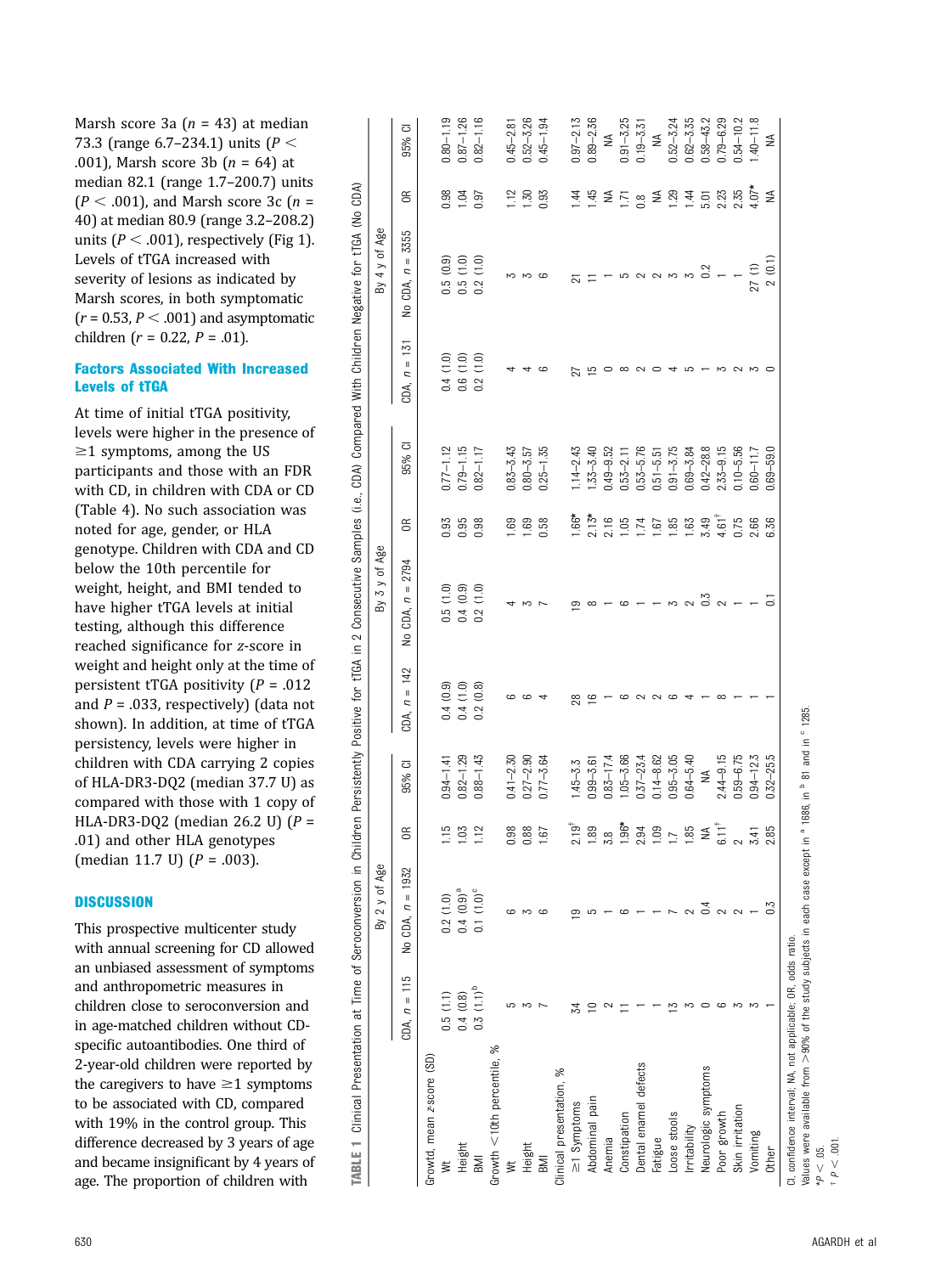| Variable          |                | CDA Children |                   |                     |      | CD Children |                   |                     |        |  |
|-------------------|----------------|--------------|-------------------|---------------------|------|-------------|-------------------|---------------------|--------|--|
|                   |                | n            | $\geq$ 1 Symptoms | OR (95% CI)         | P    | n           | $\geq$ 1 Symptoms | OR (95% CI)         | Ρ      |  |
| Country           | <b>US</b>      | 170          | 55 (32)           | Reference           |      | 52          | 24 (46)           | Reference           |        |  |
|                   | Finland        | 96           | 29 (30)           | $0.91(0.53 - 1.56)$ | .72  | 28          | 8(29)             | $0.47(0.17 - 1.25)$ | .13    |  |
|                   | Germany        | 21           | 4 (19)            | $0.49(0.16 - 1.53)$ | .22  | 3           | $\Omega$          | NA                  |        |  |
|                   | Sweden         | 171          | 28 (16)           | $0.41(0.24 - 0.69)$ | .001 | 72          | 10(14)            | $0.19(0.08 - 0.45)$ | < 0.01 |  |
| Gender            | Male           | 194          | 47 (24)           | Reference           |      | 63          | 16(25)            | Reference           |        |  |
|                   | Female         | 264          | 69 (26)           | $1.11(0.72 - 1.70)$ | .64  | 92          | 26 (28)           | $1.16(0.56 - 2.39)$ | .69    |  |
| HLA-DR3-DQ2 $(n)$ | 0              | 104          | 22(21)            | Reference           |      | 24          | 6(25)             | Reference           |        |  |
|                   |                | 176          | 53 (30)           | $1.61(0.91 - 2.84)$ | .10  | 60          | 19 (32)           | 1.39 (0.48-4.06)    | .55    |  |
|                   | $\overline{2}$ | 178          | 41 (23)           | $1.12(0.62 - 2.00)$ | .72  | 71          | 17(24)            | $0.94(0.32 - 2.76)$ | .92    |  |
| FDR with CD       | No             | 423          | 101(24)           | Reference           |      | 138         | 33 (24)           | Reference           |        |  |
|                   | Yes            | 29           | 13 (45)           | $2.59(1.21 - 5.57)$ | .02  | 16          | 8(50)             | $3.18(1.11 - 9.14)$ | .03    |  |

**TABLE 2** Association Between Identified Risk Factors for  $CD^{11}$  and Having  $\geq 1$  Symptoms at Time of Seroconversion in Children With CDA Respective in CDA Children Who Were Diagnosed With CD

CI, confidence interval; OR, odds ratio.

affected growth was not different between the 2 groups at any age. Our study indicates that case finding by symptom questionnaires is insufficient to identify children with CD by 4 years of age. Instead, longitudinal screening programs similar to TEDDY enable diagnosis and treatment before symptoms and growth failure develop in children at genetic risk.

Our results are in line with a screening performed on 12-year-old Swedish school children demonstrating that clinical symptoms assessed by questionnaires at the time of blood sampling are unreliable for case finding of CD in the general population.6 No difference in

frequency or type of clinical symptoms was found between children with screening-identified CD as compared with the control group. Although children diagnosed with CD overall weighed less, were shorter, and had a lower BMI compared with those without CD, none of these parameters were reliable enough to predict CD on an individual basis.15 However, the cross-sectional character of the Swedish study and high proportion of children diagnosed with CD before 12 years of age based on clinical symptoms does not allow the extrapolation of their findings to very young children in relation to HLA.

Given our previous results in concert with 2 recent birth cohort studies including infants from families with CD, it is clearly demonstrated that girls and HLA-DR3-DQ2 homozygotes are at a markedly higher risk for CD during childhood at a younger age compared with boys, HLA-DR3-DQ2 heterozygotes, and HLA-DR4-DQ8 carriers.9,16,17 Although there is already credible evidence for a gene dose effect of HLA-DR3-DQ2 on the risk of CD,18–<sup>22</sup> the present investigation could not confirm our previous assumption that presence of symptoms in children with CDA was associated with female gender or a specific HLA genotype at

TABLE 3 Paired Comparison of the Clinical Presentation in Children With CDA Who Had Completed the Symptom Questionnaires at 3 Time Points  $(n = 205)$ 

| <b>Clinical Presentation</b> | (I) At 12 mo Before Initial tTGA<br>Positivity, n (%) | (II) At Time of Initial tTGA<br>Positivity, n (%) | (III) At Time of Persistent tTGA<br>Positivity (CDA), n (%) | $P$ ( $\vert$ vs $\vert$ ) | $P$ (II vs III) |  |
|------------------------------|-------------------------------------------------------|---------------------------------------------------|-------------------------------------------------------------|----------------------------|-----------------|--|
| Wt. z-score (SD)             | 0.38(0.90)                                            | 0.41(0.85)                                        | 0.40(0.83)                                                  | 0.38                       | 0.61            |  |
| Height, z-score (SD)         | 0.56(0.90)                                            | 0.57(0.91)                                        | 0.56(0.89)                                                  | 0.42                       | 0.99            |  |
| BMI, z-score (SD)            | 0.06(0.97)                                            | 0.12(0.90)                                        | 0.14(0.90)                                                  | 0.70                       | 0.93            |  |
| $\geq$ 1 Symptoms            | 41 (20)                                               | 43 (21)                                           | 88 (43)                                                     | 0.89                       | < 0.001         |  |
| Abdominal discomfort         | 17(8)                                                 | 26 (12)                                           | 59 (29)                                                     | 0.14                       | < 0.001         |  |
| Anemia                       | 1(0.5)                                                | 2(1)                                              | 1(0.5)                                                      | 1.00                       | 1.00            |  |
| Constipation                 | 12(6)                                                 | 14(7)                                             | 22 (11)                                                     | 0.80                       | 0.08            |  |
| Dental enamel defects        | 1(0.5)                                                | 3(1)                                              | 5(2)                                                        | 0.50                       | 0.50            |  |
| Fatigue                      | 4(2)                                                  | 3(1)                                              | 8(4)                                                        | 1.00                       | 0.23            |  |
| Frequent loose stools        | 12(6)                                                 | 6(3)                                              | 23(11)                                                      | 0.21                       | < 0.001         |  |
| Irritability                 | 4(2)                                                  | 8(4)                                              | 15(7)                                                       | 0.22                       | 0.09            |  |
| Neurologic symptoms          | 2(1)                                                  | 1(0.5)                                            | 1(0.5)                                                      | 1.00                       | 1.00            |  |
| Poor growth                  | 1(0.5)                                                | 2(1)                                              | 3(1)                                                        | 1.00                       | 1.00            |  |
| Skin irritation              | 3(1)                                                  | 0(0)                                              | 0(0)                                                        | <b>NA</b>                  | N.A.            |  |
| Vomiting                     | 3(1)                                                  | 3(1)                                              | 3(1)                                                        | 1.00                       | 1.00            |  |
| Other                        | 1(0.5)                                                | 0(0)                                              | (0.5)                                                       | NA                         | N.A.            |  |

NA, not applicable.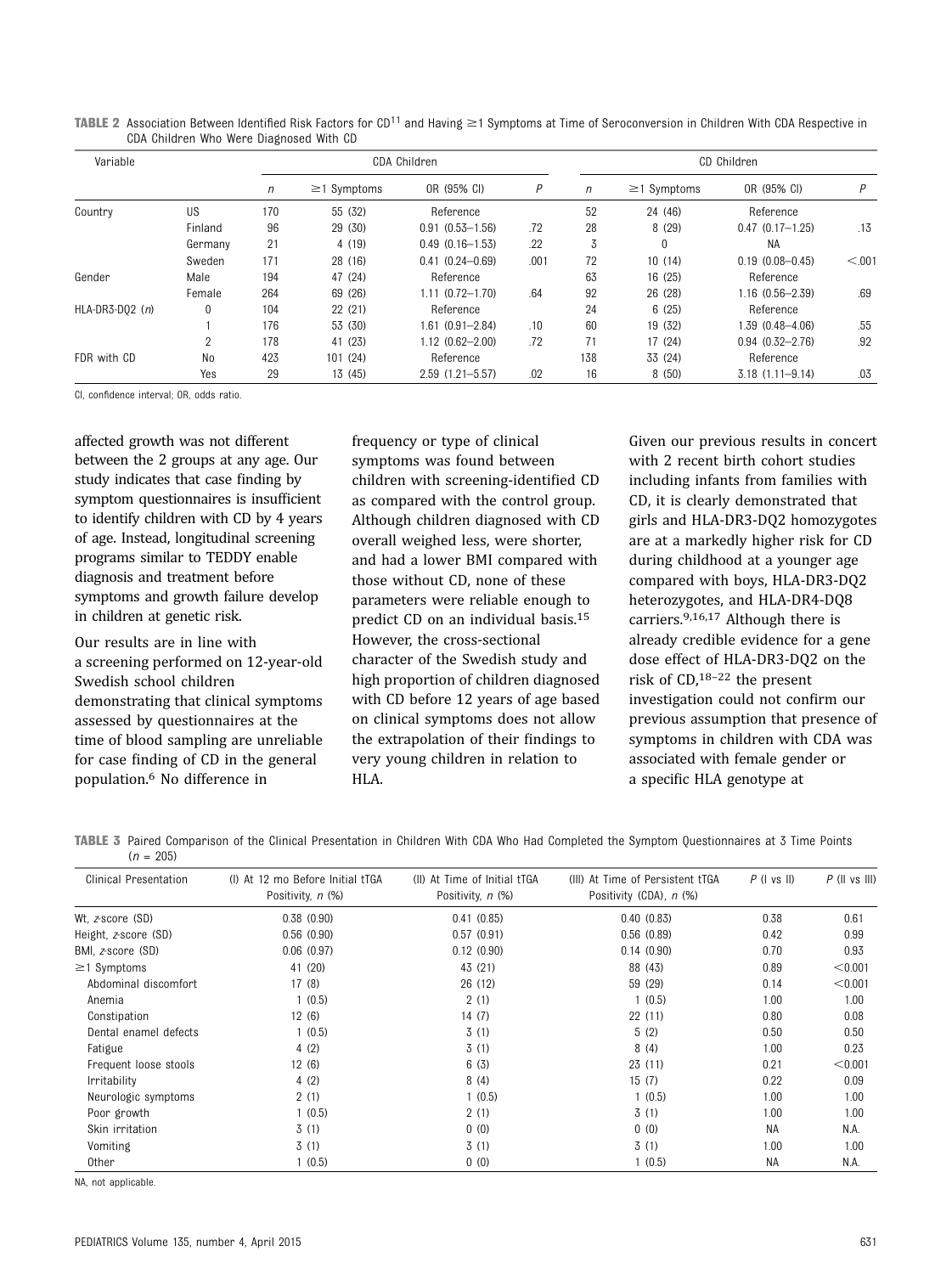

FIGURE 1

tTGA levels in 179 children undergoing intestinal biopsies and categorized according to Marsh score (M) with and without reporting clinical symptoms (spt). We obtained  $P$  values by using a general linear model after adjusting for country, gender, and HLA.

seroconversion. In contrast to our findings, adult patients with symptomatic CD being homozygous for HLA-DR3-DQ2 seem to be at higher risk of developing more complicated, more severe, and more refractory CD.<sup>20,22</sup> The fact that our screening indicated that young children from the highest HLA risk group did not differ with respect to symptoms from those in the lower HLA risk groups does not exclude the possibility that patients homozygous for HLA-DR3-DQ2 may develop more disease complications if not diagnosed and treated early after seroconversion.

Instead, we found that seropositive participants from the US centers (as compared with Swedish) and children having an FDR with CD (as compared with those without family risk) were more likely to report symptoms. Although it is possible that the threshold for awareness and reporting of symptoms differ between countries, screenings of relatives who are found to have CD are likely to report more symptoms than those from families with no known member with CD.<sup>23</sup> It is thus tempting to suspect that TEDDY parents who are affected by

CD themselves or already have another child with CD in the family observe their children more closely for signs of CD. A biased observation of reporting symptoms is therefore the most likely explanation for the intraindividual increase of reported symptoms between the time of seroconversion when parents were unaware of the screening results and when they were informed about the outcome at follow-up.

It has been elegantly demonstrated that tTGA levels correlate with the degree of small bowel lesions, expressed as a Marsh score,<sup>24</sup> and symptomatic patients with CD and tTGA levels  $>10$  times the upper limit of normal have a high likelihood of being affected by the disease.24–<sup>26</sup> Moreover, scores on gastrointestinal symptoms correlate with tTGA levels in adult patients,26 and young children with severe signs of malabsorption have significantly higher tTGA levels than older children presenting with nonspecific symptoms.24 In our cohort, symptomatic children with CDA and CD had higher tTGA levels at seroconversion. The correlations between tTGA levels and severity of histologic findings were significant in both groups, although this correlation

TABLE 4 Factors Associated With Levels of tTGA at Time of Seroconversion in Children With CDA and in Children With CDA Who Were Diagnosed With CD

| Variable                   |                |              | Children With CDA             |                            |         | Children With CD |                               |                            |         |
|----------------------------|----------------|--------------|-------------------------------|----------------------------|---------|------------------|-------------------------------|----------------------------|---------|
|                            |                | $\mathsf{n}$ | tTGA Level Median<br>(01, 03) | Parameter<br>Estimate (SE) | P       | $\mathsf{n}$     | tTGA Level Median<br>(01, 03) | Parameter<br>Estimate (SE) | P       |
| Wt $<$ 10th percentile     | No             | 428          | $16.5$ $(5.1, 48.7)$          | Reference                  |         | 146              | 43.6 (14.9, 91.3)             | Reference                  |         |
|                            | Yes            | 17           | 35.8 (16.5, 78.7)             | 13.8(9.8)                  | .16     | 6                | 63.8 (20.8, 100.5)            | $-8.9(20.5)$               | .66     |
| $Height < 10th$ percentile | No             | 426          | 16.3(5, 49.8)                 | Reference                  |         | 140              | 45.5 (14.7, 86.7)             | Reference                  |         |
|                            | Yes            | 15           | 32.6 (20.8, 94.6)             | 17.1(10.4)                 | .10     | 9                | 48.2 (21.4, 100.5)            | 5.4(16.2)                  | .74     |
| $BM < 10th$ percentile     | No             | 396          | 16.5(4.9, 49.6)               | Reference                  |         | 132              | 45.5 (15.1, 91.7)             | Reference                  |         |
|                            | Yes            | 20           | 31.6 (17.0, 72.8)             | 13.9(9.1)                  | .12     | 7                | 82.3 (57.5, 137.8)            | 21.6(18.5)                 | .24     |
| $\geq$ 1 Symptoms          | No             | 342          | 14.9(4.9, 41.1)               | Reference                  |         | 113              | 39.1 (11.5, 74.2)             | Reference                  |         |
|                            | Yes            | 116          | 29.1 (6.4, 79.1)              | 20.0(4.3)                  | < 0.001 | 42               | 81.5 (32.1, 135.4)            | 37.5(8.4)                  | < 0.001 |
| Country                    | <b>US</b>      | 170          | 30.0 (11.4, 70.3)             | Reference                  |         | 52               | 63.0 (31.6, 116.7)            | Reference                  |         |
|                            | Finland        | 96           | $10.1$ $(3.9, 31.7)$          | $-22.4(5.1)$               | < 0.001 | 28               | 29.4 (9.6, 81.4)              | $-29.3(11.2)$              | .010    |
|                            | Germany        | 21           | $13.6$ $(4.0, 29.5)$          | $-22.4(9.3)$               | .02     | 3                | 78.0 (75.2, 98.4)             | 7.6(28.3)                  | .79     |
|                            | Sweden         | 171          | 13.9(4.3, 41.0)               | $-16.5(4.4)$               | < 0.001 | 72               | 34.7 (9.7, 70.5)              | $-28.0(8.7)$               | .002    |
| Gender                     | Male           | 194          | 16.5(5.4, 41.4)               | Reference                  |         | 63               | 38.9 (13.9, 100.5)            | Reference                  |         |
|                            | Female         | 264          | 18.9 (5.0, 57.4)              | 2.2(3.9)                   | .58     | 92               | 51.0 (16.7, 78.6)             | 0.4(8.1)                   | .96     |
| HLA-DR3-D02 $(n)$          | 0              | 104          | 18.4 (4.7, 39.9)              | Reference                  |         | 24               | 70.2 (22.3, 101.3)            | Reference                  |         |
|                            |                | 176          | $17.6$ $(5.2, 54.4)$          | 3.6(5.1)                   | .48     | 60               | 52.4 (20.7, 93.4)             | $-7.2$ (11.8)              | .54     |
|                            | $\overline{2}$ | 178          | 17.4 (5.3, 55.2)              | 2.7(5.1)                   | .59     | 71               | 34.0 (7.9, 78.0)              | $-20.5(11.5)$              | .08     |
| FDR with CD                | No             | 423          | $6.2$ (5.0, 47.2)             | Reference                  |         | 138              | 42.0 (14.9, 86.1)             | Reference                  |         |
|                            | Yes            | 29           | 49.8 (20.2, 97.5)             | 28.7 (7.8)                 | < 0.01  | 16               | 89.1 (37.3, 118.4)            | 28.2 (12.9)                | .030    |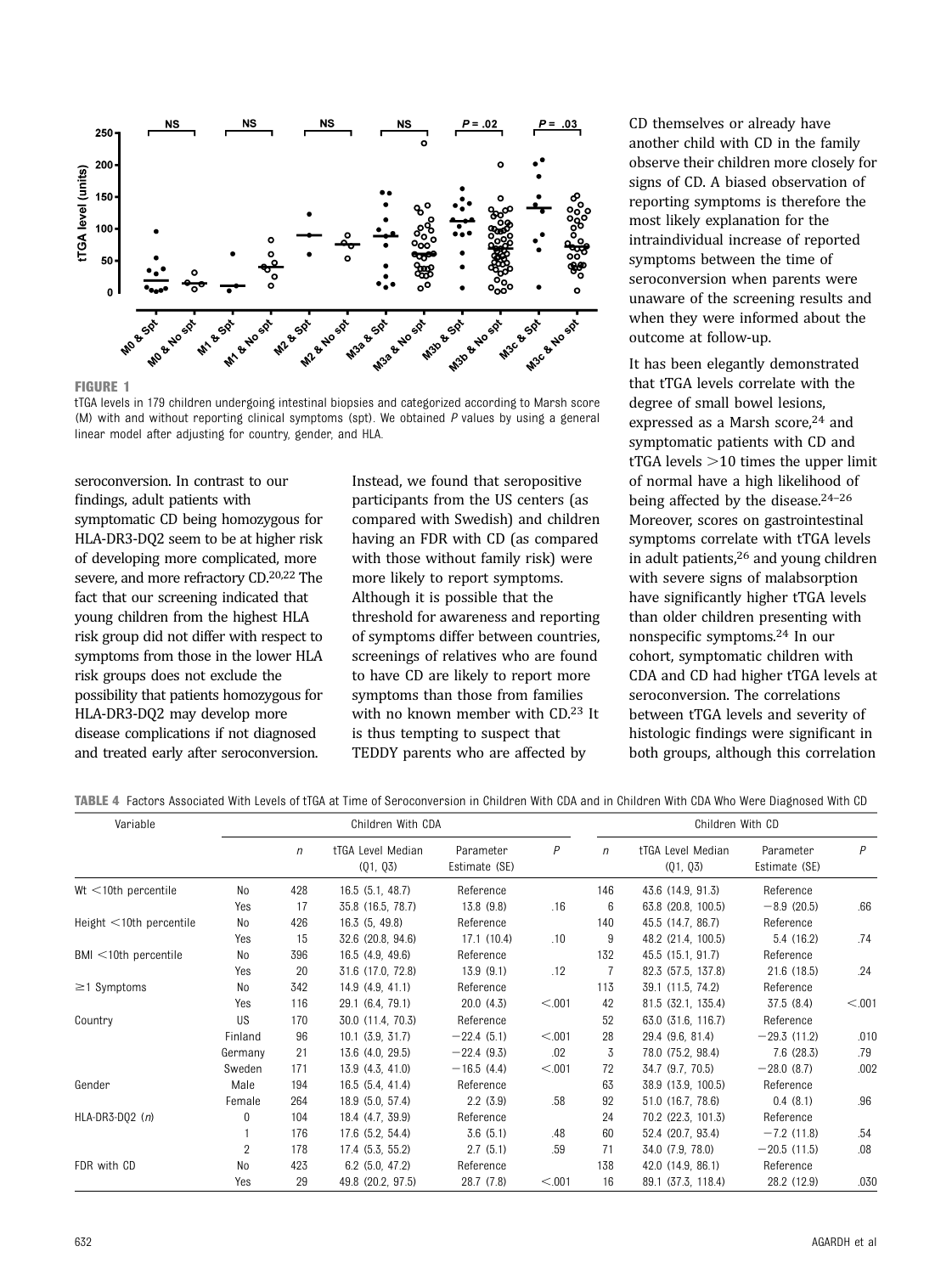was low in asymptomatic children. Other factors associated with high levels of tTGA in our cohort independent of age were presence of symptoms, lower weight, and lower BMI, supporting previous indications that children with high tTGA levels are phenotypically different from those with low tTGA levels.27 The finding that tTGA levels at seroconversion were associated with having an FDR with CD was unexpected, however. Children living in families with an affected family member have lower rates of gluten consumption,<sup>28</sup> which in turn would reduce tTGA levels. Because of the small number of children with a family history of CD, a chance finding cannot be ruled out.

The major strength of TEDDY as compared with previous investigations is its prospective design, which enabled unbiased data collection for clinical symptoms before and shortly after the time of seroconversion, as compared with the seronegative control group. The large sample size of TEDDY allows sufficient statistical power to look at differences between subpopulations with and without known risk factors for CD. A limitation of the study is the fact that parents of children developing tTGA were informed about the autoantibody status of their child, which may have biased symptom reporting at follow-up. Furthermore, not all study participants with CDA were referred for a biopsy. Children with low tTGA levels reporting no symptoms are less likely to undergo biopsies. The differences in diagnostic procedures between the clinical centers, where a lesser proportion of US participants with CD compared with European children underwent endoscopy, might therefore have had an effect on our results when we studied CD as an outcome.

#### **CONCLUSIONS**

This prospective screening for CD showed that at least two-thirds of children have no symptoms at the time of seroconversion to tTGA positivity by 4 years of age. Among symptomatic

children, constipation is as commonly reported as diarrhea. Z-scores for height, weight, and BMI at this young age are not different between screening-detected tTGA-positive and seronegative children. Although girls and HLA-DR3-DQ2 homozygous children are more likely to develop CDA early in life, symptoms and tTGA levels are not associated with these risk factors at time of seroconversion. Instead, tTGA levels correlate with symptoms and severity of mucosal lesions, although this finding is weaker in asymptomatic compared with symptomatic children with CD. Our findings may have implications for future screening of the general population and case-finding strategies in at-risk groups.

## ACKNOWLEDGMENTS

The authors express their gratitude to the children and parents who participated in the study and thank the TEDDY staff for their excellent work over the years.

\* Members of the TEDDY Study Group are listed in a Supplemental Appendix.

www.pediatrics.org/cgi/doi/10.1542/peds.2014-3675

DOI: 10.1542/peds.2014-3675

Accepted for publication Dec 22, 2014

Address correspondence to Daniel Agardh, MD, PhD, Department of Clinical Sciences, Diabetes and Celiac Disease Unit, Lund University, Clinical Research Centre, Jan Waldenströms Gata 35, 205 02 Malmö, Sweden. E-mail: [daniel.agardh@med.lu.se](mailto:daniel.agardh@med.lu.se)

PEDIATRICS (ISSN Numbers: Print, 0031-4005; Online, 1098-4275).

Copyright © 2015 by the American Academy of Pediatrics

FINANCIAL DISCLOSURE: The authors have indicated they have no financial relationships relevant to this article to disclose.

FUNDING: The TEDDY Study Group is supported by grants U01 DK63829, U01 DK63861, U01 DK63863, U01 DK63863, U01 DK63865, U01 DK63863, U01 DK63836, U01 DK63790, UC4 DK63829, UC4 DK63861, UC4 DK63821, UC4 DK63865, UC4 DK63863, UC4 DK63836, UC4 DK95300, and UC4 DK100238 and contract HHSN267200700014C from the National Institute of Diabetes and Digestive and Kidney Diseases, National Institute of Allergy and Infectious Diseases, National Institute of Child Health and Human Development, National Institute of Environmental Health Sciences, Juvenile Diabetes Research Foundation, and Centers for Disease Control and Prevention. This work supported in part by the NIH/National Center for Advancing Translational Sciences Clinical and Translational Science Awards to the University of Florida (UL1 TR000064) and the University of Colorado (UL1 TR001082). Funded by the National Institutes of Health (NIH).

POTENTIAL CONFLICT OF INTEREST: The authors have indicated they have no potential conflicts of interest to disclose.

COMPANION PAPER: A companion to this article can be found on page 752, and online at www.pediatrics.org/cgi/doi/10.1542/peds.2015-0209.

#### **REFERENCES**

1. Husby S, Koletzko S, Korponay-Szabó IR, et al; ESPGHAN Working Group on Coeliac Disease Diagnosis; ESPGHAN

Gastroenterology Committee; European Society for Pediatric Gastroenterology, Hepatology, and Nutrition. European

Society for Pediatric Gastroenterology, Hepatology, and Nutrition guidelines for the diagnosis of coeliac disease.